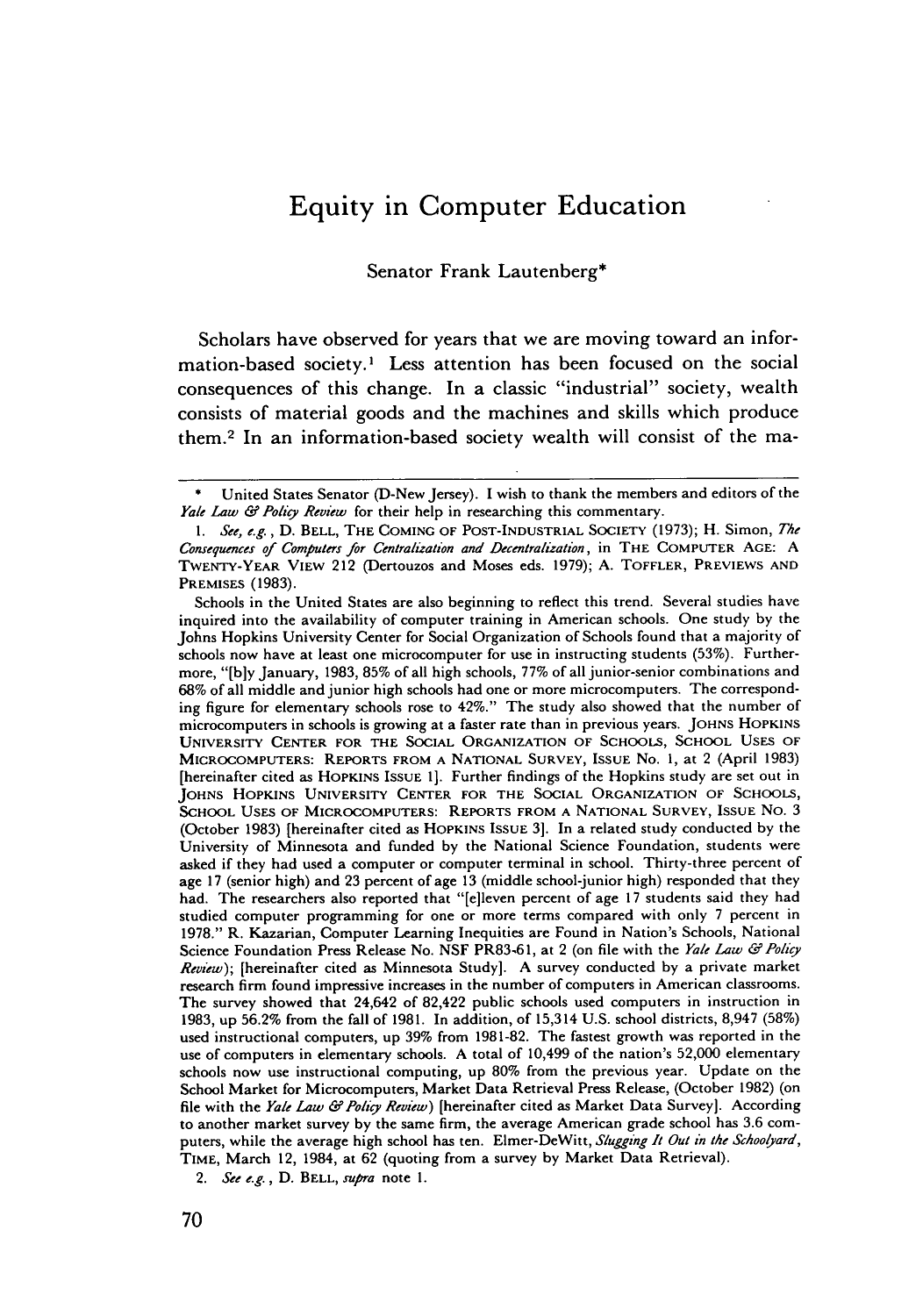chines and skills which produce and manipulate knowledge. 3 To avoid inequitites in the information age, we must provide for wider distribution of these machines and skills. Without such wide distribution, many people will be unable to realize their potential. This loss of talent and enterprise betrays the American goal of equal and universal education. It is also a loss that this nation can ill afford in the face of an increasingly competitive international economy.

The competitive position of the United States in world commerce depends on the quality of education its children receive. In the information economy of the future, that education will be incomplete unless students receive analytic and other skills that stem from a modernized curriculum. Unfortunately, this country is in danger of falling behind other western nations in its ability to provide widespread computer education.<sup>4</sup>

In addition, a growing body of evidence indicates that within the United States, disadvantaged social groups receive less computer training than do other groups. Several studies have revealed alarming disparities between the level of computer training available to different income groups, races, and regions of the country.<sup>5</sup> These studies suggest that new skills are being taught largely to the advantaged. If this tendency continues, the United States will pay a high price in both human and economic terms.

Recognizing computer literacy as a national priority would serve U.S. economic interests, while providing equal educational opportunities for both advantaged and disadvantaged Americans. Legislation tailored to these objectives is currently pending before Congress. The Computer Education Assistance Act would establish a federally-funded pilot program for computer education.<sup>6</sup> The Act's goal is to ensure expanded

*<sup>3.</sup>* See Bell, The Social *Framework of the Information Society,* in THE COMPUTER AGE: A TWENTY-YEAR VIEW (Dertouzos and Moses eds. 1979) 163, 180-190.

<sup>4.</sup> *See, e.g.,* NATIONAL COMMISSION ON EXCELLENCE IN EDUCATION, A NATION AT RISK: THE IMPERATIVE FOR EDUCATIONAL REFORM 5 (April 1984). The Commission states:

Our once unchallenged preeminence in commerce, industry, science, and technological innovation is being overtaken by competitors throughout the world. . **.** . We report to the American people that while we can take justifiable pride in what our schools and colleges have historically accomplished and contributed to the United States and the well-being of its people, the educational foundations of our society are presently being eroded by a rising tide of mediocrity that threatens our very future as a Nation and a People. **...**

<sup>...</sup> We have, in effect, been committing an act of unthinking, unilateral educational disarmament.

<sup>5.</sup> HOPKINS ISSUE **1,** HOPKINS ISSUE 3, Minnesota Study, and Market Data Survey, *supra* note **1.** For an excellent general discussion of these issues see *Theme Issue. Computer Equity, 11* COMPUTING TEACHER, April **11,** 1983 (includes related article by Senator Lautenberg).

<sup>6.</sup> **S.** 1849, 98th Cong., **1st** Sess., **129** Cong. Rec. S12, 353-56 (daily ed. Sept. **15,** 1983)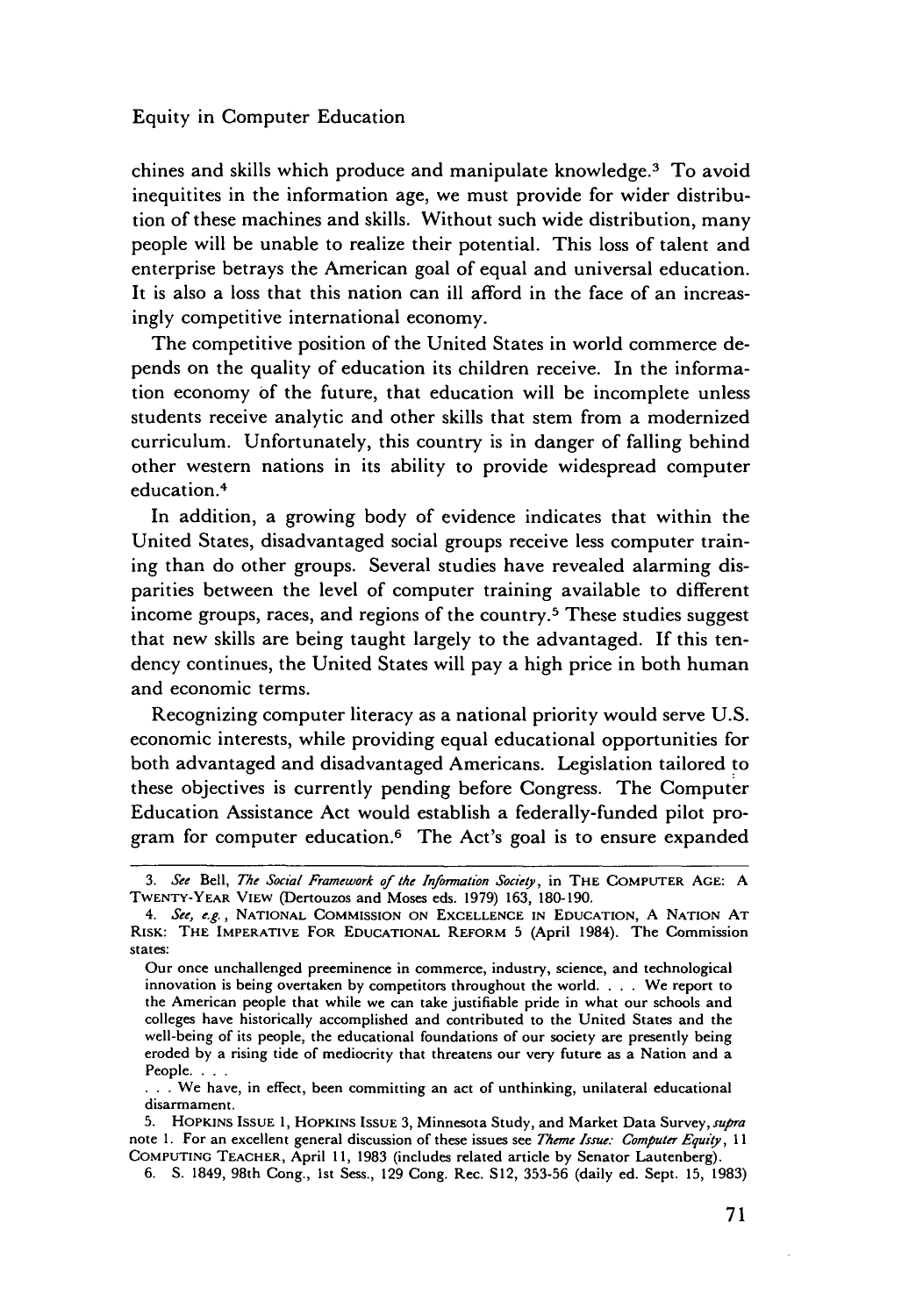access to those skills necessary to succeed in the economy of the future. The Act also strives to remedy existing inequities in the distribution of computers, by earmarking a portion of the funds for disadvantaged schools.<sup>7</sup> By remedying these inequities, the Act will ensure that America does not squander human resources vital to the maintenance of its international competitive position.

# *I. The Problem*

Computer instruction is now recognized as an integral part of a modern education. The National Commission on Excellence in Education, for instance, advocates computer science as a basic subject in the high school curriculum, on par with the status of such traditional subject matter areas as English, math, science, and social studies.<sup>8</sup> The idea of literacy itself has grown to include the ability to communicate with

*Id.* at 24. The aim of the new requirement in computer science is to:

equip graduates to: (a) understand the computer as an information, computation, and communication device; (b) use the computer in the study of the other Basics for personal and work-related purposes; and (c) understand the world of computers, electronics, and related technologies.

*Id.* at 26. Other commentators are critical of this emphasis on computers in the classroom. *See, e.g., The Computer Fallacy,* 268 HARPER'S 22 (March, 1984) (interview of Joseph Weizenbaum by Franz-Olivier Giesbert, reprinted from Le Nouvel Observateur, Dec. 2, 1983.) Weizenbaum, of the Massachusetts Institute of Technology, contends that

[t]he temptation to send in computers wherever there is a problem is great. There's hunger in the Third World. So computerize. The schools are in trouble. So bring in computers. The introduction of the computer into any problem area, be it medicine, education, or whatever, usually creates the impression that grievous deficiencies are being corrected, that something is being done. But often its principal effect is to push problems even further into obscurity-to avoid confrontation with the need for fundamentally critical thinking.

*Id* at 22, 24. *See also,* Euchner, *Equal Access to Computers in Education Could Become a Major Issue, Experts Warn,* **EDUCATION** WEEK, March 2, 1983, at 1, 15. (without proper teacher training, "computers will do little to prepare students for many of the jobs that will be available.")

It is important to note, however, that advocates of computer education do not see it as a *substitute* for traditional educational methods and subjects, but rather as an important *supplement. See, e.g.,* 98 **CONG.** REc. S12,352 (daily ed., Sept. 15, 1982) (statement of Sen. Lautenberg). ("Clearly computer education is not a substitute for the 3 R's. Putting computers in the classroom is not a panacea for the problems in American education which have been outlined by the Commission on Excellence in Education and others.") *See also* Asbell, *Writers' Workshop at Age 5,* N.Y. Times, Feb. 26, 1984, § 6 (Magazine), at 55, 64 (describing computer-assisted teaching system that "aims at allowing the child to write at the upper levels of his ability to think and talk," thereby using new technology to implement an "old idea").

<sup>[</sup>hereinafter cited as Computer Education Assistance Act]. This bill calls for relatively modest funding levels since it is meant to be a pilot program only. *Id* at S12,353.

**<sup>7.</sup>** Computer Education Assistance Act, *supra* note 6, at §§ 5, 7, **8.**

<sup>8.</sup> National Commission, *supra* note 4, at 24, 26. The Commission recommended that: state and local high school graduation requirements be strengthened and that, at a minimum, all students seeking a diploma be required to lay the foundations in the Five New Basics by taking the following curriculum during their 4 years of high school: (a) 4 years of English; (b) 3 years of mathematics; (c) 3 years of science; (d) 3 years of social studies; and (e) one-half year of computer science.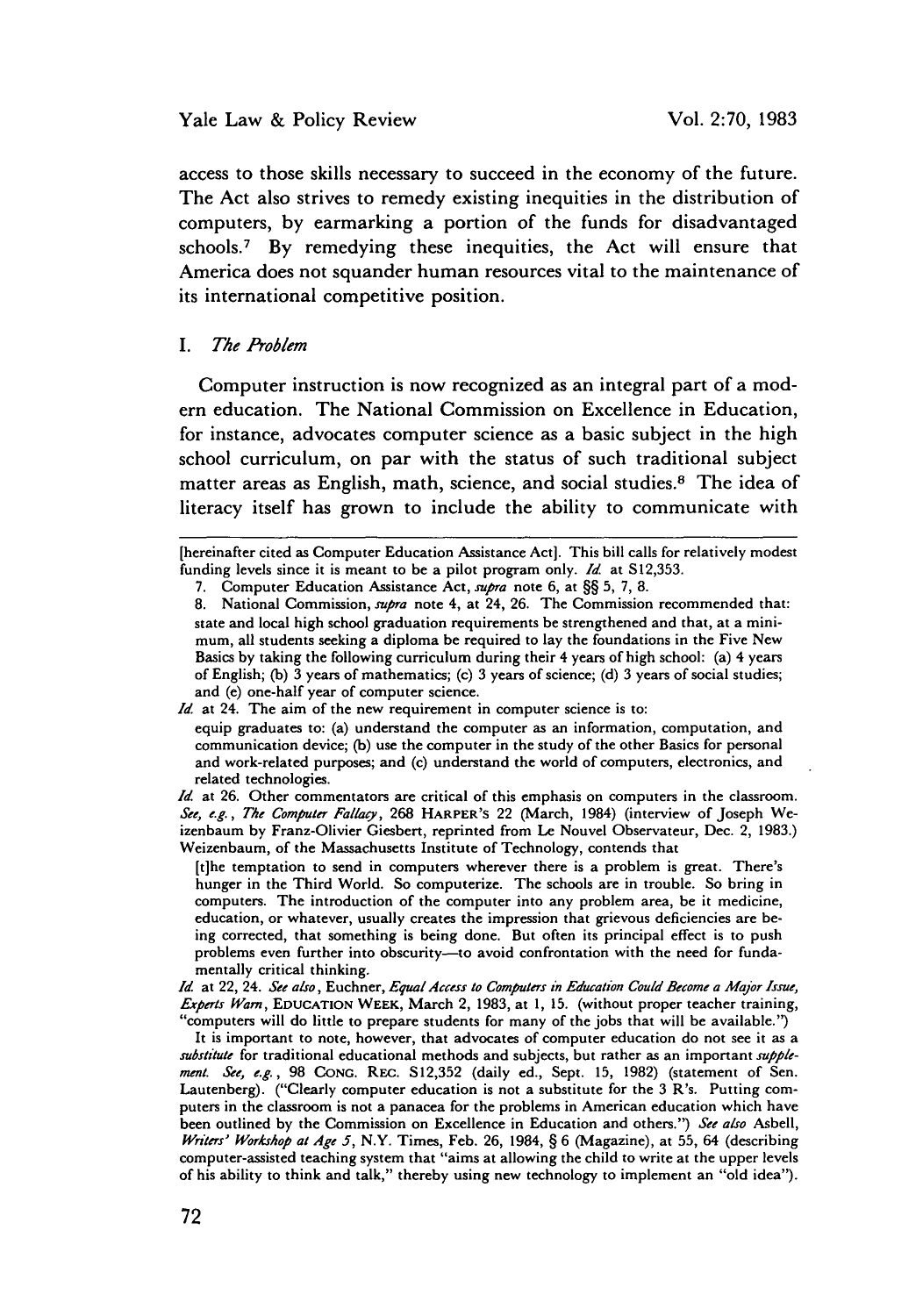# computers. <sup>9</sup>

But computer training requires computers, and today access to **com**puters is often determined **by** wealth, race, sex, or region. **A** suburban high school student is much more likely than his or her counterpart in an inner city school to receive computer education.10 The findings of a major study **by** the Johns Hopkins Center for Social Organization of Schools further document that more affluent students enjoy greater access to computers. In January, **1983,** nearly **70%** of the schools in more affluent areas had at least one microcomputer, while only 40% of the schools in poorer areas were so **equipped."** These findings are con-

[The researcher] counted all jobs or skills in those ads that mentioned some "computer literacy" skill such as word processing, programming, data entry, and so on. In 1977, 5.8 percent of the want ads specified those skills. The percentage increased regularly to 1982, when 10.3 percent of the jobs listed required such skills.

*Id.* at 135-136. The study also notes an increase in the number of help-wanted ads for travel agents, bookkeeping jobs, and secretary-typists that called for computer skills. The ads which mentioned these skills in 1977 and 1982 increased from zero to 71 percent, 12 to 24 percent, and zero to 15 percent, respectively. *Id.* at 135-136. While the statistical rigor of such studies is limited, they reinforce impressionistic evidence and are therefore useful. Compaine states that "literacy is dynamic, a bundle of culturally relevant skills." *Id* at 130. *See also* Vyssotsky, *The Use of Computers for Business Functions,* in THE COMPUTER **AGE:** A TWENTY-YEAR VIEW 129 (Dertouzos and Moses eds. 1979).

10. HOPKINS ISSUE **I** and **HOPKINS** ISSUE *3,supra* note 1. The Hopkins study is based on a probability sample of 2,209 public, private, and parochial elementary and secondary schools in the United States. The sample was constructed from a sampling frame of all public schools and over 90% of the private and parochial schools in the U.S. provided by Quality Education Data of Denver, Colorado. Information about whether a sampled school had a microcomputer, and how many it had was obtained for 96% of the national sample. This was accomplished between December, 1982 and February, 1983 by means of mailed questionnaires to the principal and a telephone conversation with school officials. The remaining information about microcomputer-using schools was provided by a teacher at the school identified as the "primary computer-using teacher." HOPKINS ISSUE 1, *supra* note 1, at 1. The return rate on an 18-page questionnaire sent to these teachers was **63%** for the results in the first issue. *Id.*

There is some reason to believe that studies of this sort may reach incorrect results due to "reporting bias." *See, e.g.,* New York Post, Feb. 23, 1984 at 46, col. 2. (New York Board of Education official "says that the 6,075 computers reported [in response to an official survey] is probably 'closer to 10,000' and that administrators under-report because they think they won't get more.") However, since reporting bias is presumably the same for all categories of schools, it should not greatly diminish the significance of any of the studies discussed here.

11. HOPKINS ISSUE 3, *supra* note **1,** at **7.** The study confirmed that districts with a high percentage of poor families are much less likely to be microcomputer-owning schools. Whereas two-thirds of public schools in the better-off districts have microcomputers, only 41% of the schools in the least wealthy districts have any. Of the schools in the study's low socioeconomic status (SES) category (the 26% of schools with the lowest family incomes in the survey), only 33% of low-SES elementary schools and 63% of low-SES secondary schools had one or more microcomputers. HOPKINS ISSUE *1, supra* note 1, at 3.

<sup>9.</sup> Compaine, *The New Literacy,* 112 DAEDALUS 129 (Winter 1983). Compaine concludes that "in the near term, we might profitably think about computer skills as additional proficiencies in the bundle we call literacy." *Id.* at 139.

Mr. Compaine discusses a study in which a researcher with Harvard's Program on Information Resources Policy surveyed the help-wanted ads in the New York Times for the same June day in 1977 through 1982: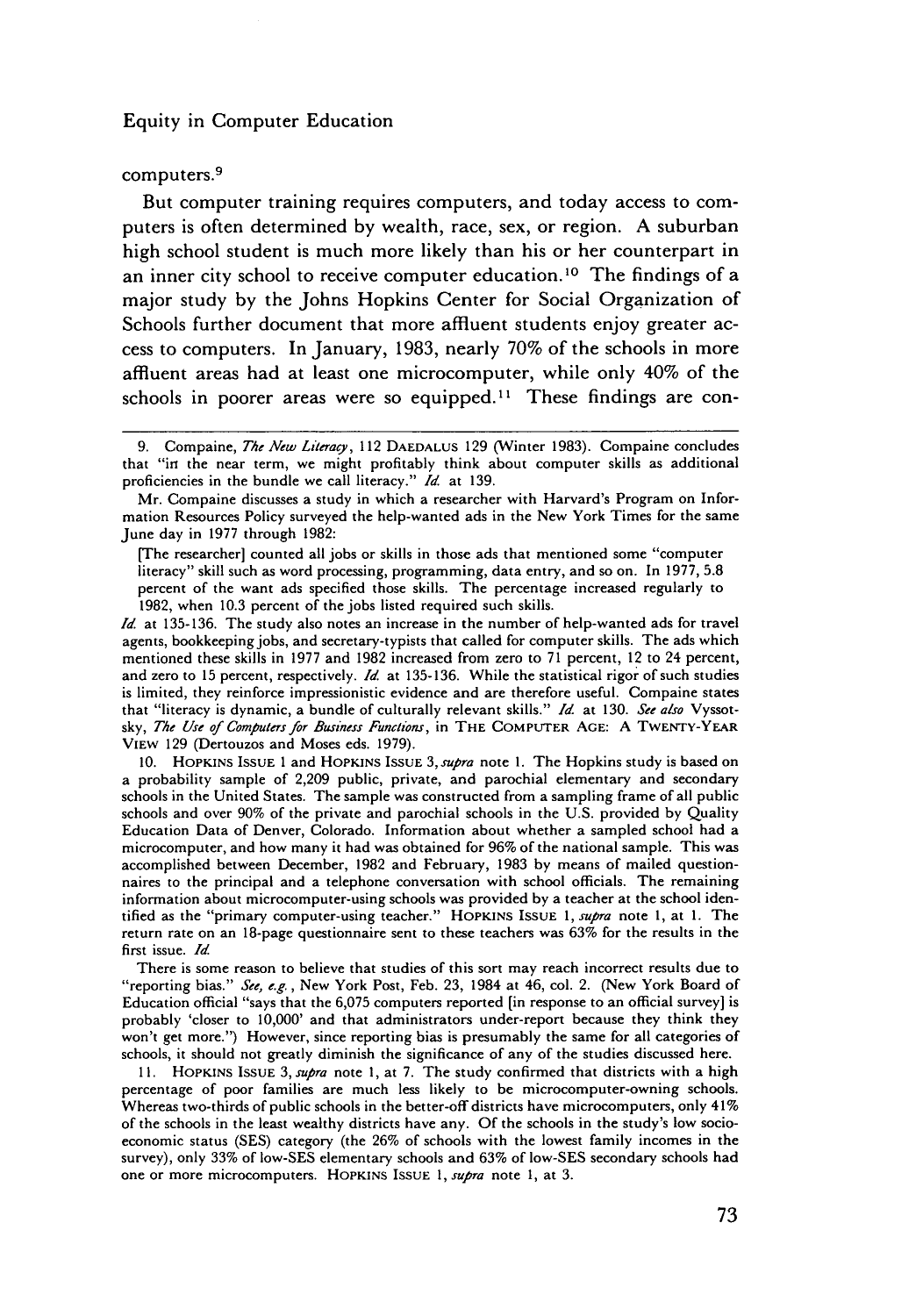firmed in a study commissioned by the National Science Foundation indicating that twice as many students in affluent areas had been exposed to computers as had students from disadvantaged urban areas.<sup>12</sup>

Race, as well as wealth, affects access. Schools with the most minority students are often those with the fewest computers.<sup>13</sup> The Hopkins study found that. 57% of high-income elementary schools had at least one computer, compared to 34% of minority-dominated schools.14 Although racial inequities are not as immediately apparent as those arising from disparities in income, they too must be redressed.15

13. *See* HOPKINS ISSUE 3, *supra* note 1, at 7. Figures for predominantly minority schools show that these schools are among the least likely schools to have microcomputers. The percentages for elementary and secondary schools which serve a predominantly minority student population are only 33% and 64%, respectively. *See also* Minnesota Study, *supra* note **1.** The Minnesota researchers reported that "it is noteworthy that racial differences are no longer large, though gender differences are." They do report however that "the probability of enrollment for at least a year in a computer programming course is much lower for . . . pupils going to Title-I eligible schools, those with large numbers of economically disadvantaged pupils." *See also* Winerip, *Rich Schools Getting Richer in Computers,* New York Times, June 24, 1983, at **BI** col. 2., *quoted in* 129 CONG. REC. S10,899 (daily ed., July 26, 1983). The article reports that "at Westfield High [a predominantly white suburban school], a student can take up to three years of programming; in Newark if he (or she) is lucky enough to be at a school with computers, he can take one year." In addition, students at Westfield work on terminals that connect to a large, central computer memory while students in Newark use computers that are simple self-contained units that cannot handle the more sophisticated programming done in Westfield. Five of Newark's 17 high schools have no computer courses at all and only three of the system's 50 elementary schools can accomodate computers. A school official estimates that 1000 terminals are needed to make computer literacy possible in the first eight grades, but he has only 25 terminals.

<sup>12.</sup> Minnesota Study, supra note 1. The study, funded by the National Science Foundation's Office of Scientific and Engineering Personnel and Education, was conducted by the University of Minnesota, based on data from the National Assessment of Educational Progress, an evaluation of precollege science and mathematics education conducted every five years by the Department of Education. The basis of the study was "a national random sampling of 18,000 students. Three independent samples were taken from all U.S. students aged 9, 13 and 17. In addition, information was obtained from school principals on computerrelated resources in their schools." This information led to the conclusion that students in affluent areas were exposed to computers at twice the rate of disadvantaged students. *Id.* at 2. Specifically, the study showed a level of computer exposure in disadvantaged urban areas of 16 percent compared with 31 percent in well-to-do urban areas. *Id. See also* Market Data Survey, *supra* note 1. Sharon Sanford, Director of Research for Market Data Retrieval, noted that "the same bias toward size and wealth that last year's survey identified was picked up again this year. Of the 2,000 largest, richest high schools, 80% have instructional computers. In the smaller, poorer high schools, the rate drops to 40%." Market Data phoned 15,314 U.S. school districts in 1981 and 1982 to get its figures. *Id* at 2. *See also* Aplin-Brownlee, *For Poor Kids Computers are the Newest Disadvantage,* Washington Post, Sept. 12, 1983. In her article Aplin-Brownlee supports the general tenor of the various studies cited as well as suggesting the necessity of legislation such as the Computer Education Assistance Act. However, A. Daniel Peck of the University of San Francisco, founder of the Committee of Basic Skills Education, is quoted in the same article: "We're in a computer religion explosion to the detriment of basic skills education." *Id. But see* Savoye, *Haves vs. Have Nots in Classroom Computers,* Christian Science Monitor, Nov. 10, 1983 (comparing availability of computers in an affluent school in a Chicago suburb with a poorer school in Tuskeegee, Alabama.)

<sup>14.</sup> HOPKINS ISSUE 3, *supra* note 1, at 2.

<sup>15.</sup> The University of Minnesota study concluded that the true dichotomy was between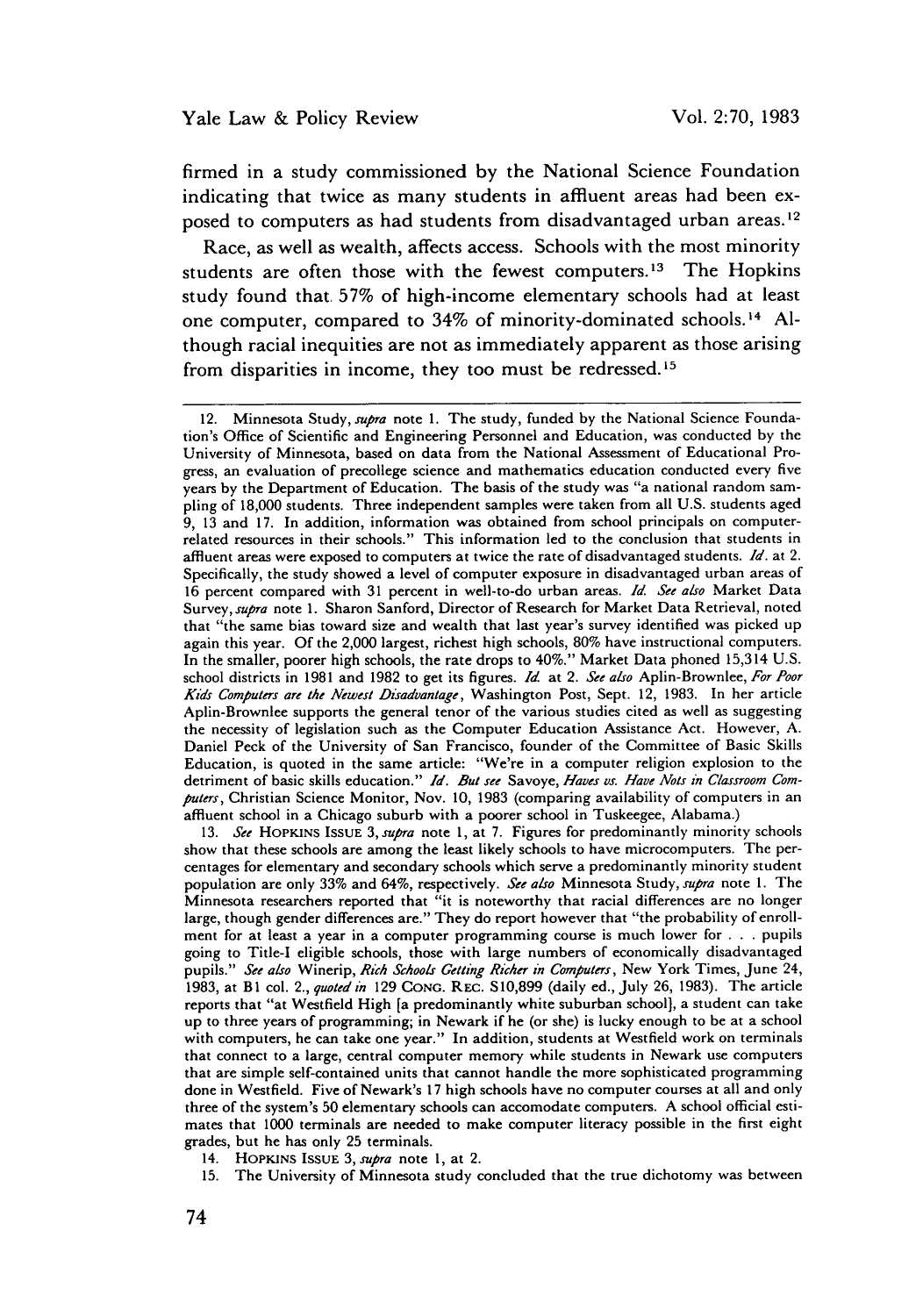Still other inequities exist. The geographic region where a student attends school may also affect his or her access to computers. Urban and suburban students are more likely to acquire computer skills than their rural counterparts.<sup>16</sup> Students in the West benefit from a superior ratio of computers to students, although schools in other regions appear to use their computers more.<sup>17</sup> Sex-based disparities are especially alarming: the average female student receives far less exposure to **com**puters in school than does the average male.<sup>18</sup>

Left alone, these inequities-based on wealth, race, region and sexwill only worsen. In time, they will exacerbate existing divisions among Americans and ultimately jeopardize the competitive position of the nation as a whole. These realities constitute a persuasive case for a federal program to assist in stimulating widespread computer education. The Computer Education Assistance Act is one form such a program may take.

#### **II.** *The Computer Education Assistance Act*

Equity in educational opportunities for American children has long been a national goal. Beginning with racial segregation, obstacles to equity have been identified and addressed by the courts<sup>19</sup> and by Congress.20 Adequate computer training is a logical and compelling extension of this policy. Equity in computer training is one component of equal educational opportunity that has been recognized in at least one school desegregation case, in which the consent decree specifically provided for such training.2' The Computer Education Assistance Act is,

**18.** Minnesota Study, *supra* note **1,** at 2.

rich and poor schools. Because income is **highly** correlated with race, however, such findings are not fundamentally at odds with the Hopkins study. Minnesota Study, *supra* note **1,** at 2.

**<sup>16.</sup>** Minnesota Study, *supra* note **1,** at 2. The study revealed low levels of computer exposure in rural areas (12 percent), larger numbers in medium-sized cities (22 percent), and the highest percentages in well-to-do urban areas **(31** percent).

**<sup>17.</sup> HOPKINS** ISSUE **3,** *supra* note **1,** at 4-6. The Hopkins study reported large regional differences. For example, whereas 48% of elementary schools outside the South had a microcomputer, only **29%** of those in the South had any. The Minnesota study also showed large disparities between the West and the South. Among 13-year old students, "those in the West were twice as likely to have computer school experiences as were those in the Southeast, **25** percent and 12 percent, respectively." Minnesota Study, *supra* note **1,** at 2.

**<sup>19.</sup>** *See, e.g.,* Clark v. Board of Educ. of the Little Rock School District, **705 F.2d 265** (8th Cir. **1983)** (recommendations on the quality of education included a plan for the inclusion of computer literacy); United States v. Texas Education Agency, **679 F.2d** 1104 (5th Cir. **1982)** (stipulation included a statement that a magnet school program include a computer science track).

<sup>20.</sup> *See, e.g.,* The Elementary and Secondary Education Act of **1965,** Pub. L. No. **89-10, 79** Stat. **27 (1965);** The Education for **All** Handicapped Children Act of **1975,** Pub. L. No. 94- 142, **89** Stat. **773 (1975).**

<sup>21.</sup> The consent decree in San Francisco **NAACP** v. San Francisco Unified School District, **576** F. Supp. 34 **(N.D.** Cal., **1983)** included computer education in two ways. The **de-**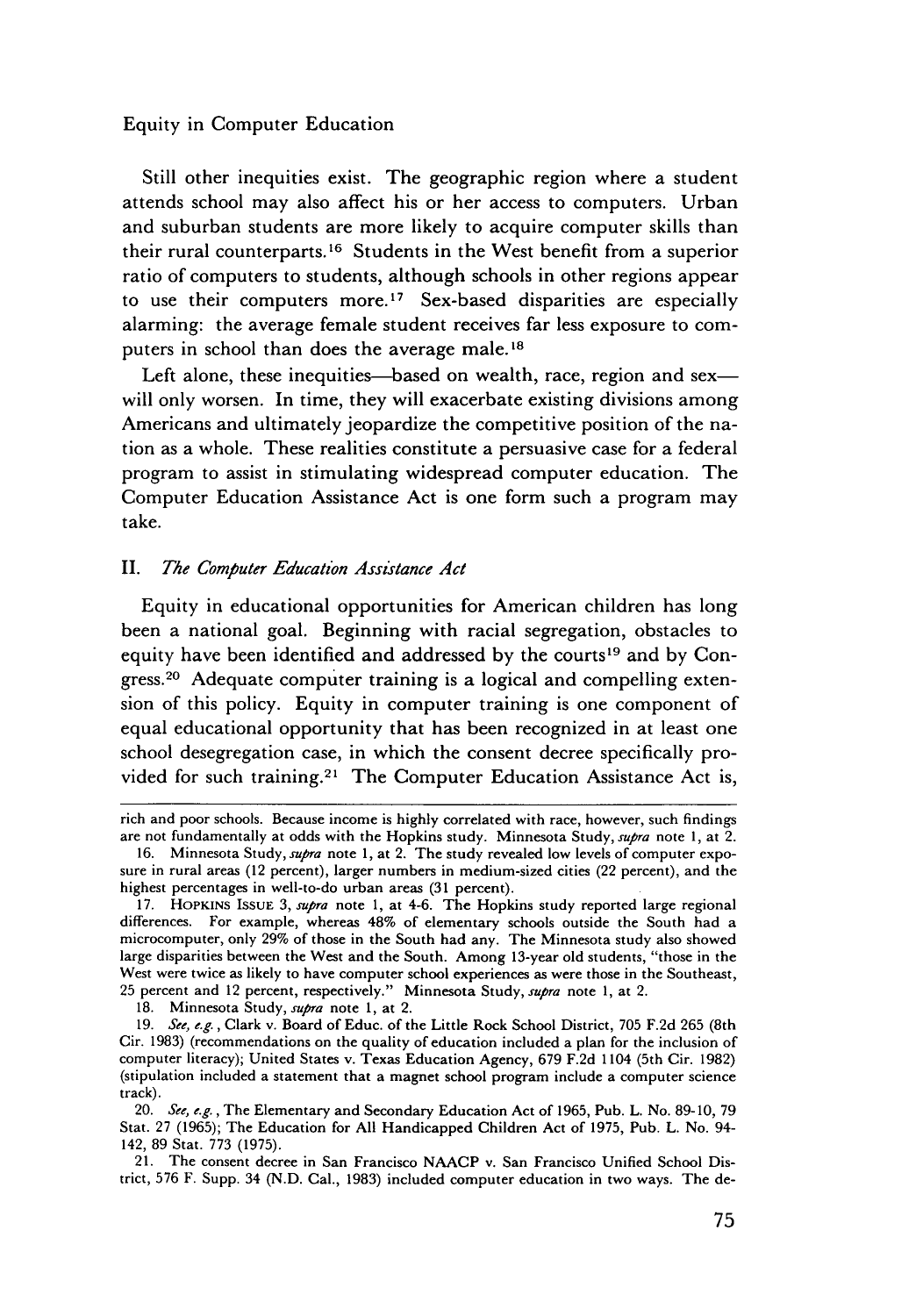therefore, an extension of a fundamental goal of contemporary educational policy: equalizing access to the means of becoming a productive citizen.

The Act is a pilot program that provides federal matching funds for the purchase of computers by state and local school authorities. The funds are distributed according to a two-tiered plan. One-half of the Act's annual appropriations to the states are allocated based on the number of students between the ages of 5 and 17 in each state.<sup>22</sup> The other half of the appropriations are allocated to states according to a formula that takes into account the following factors: (1) the number of students in each state from families below the poverty line, and (2) the amount of money paid by each state through other educational programs, within certain limits.<sup>23</sup> The more low-income students a state has, the bigger its share of appropriations.

It is important to note that the Act provides *matching* funds for computer education. Federal funds may be matched with either state or private funds; the federal contribution would be \$75 out of every \$100.24 This provides an incentive for both states and private organizations to continue contributing funds for computer education.<sup>25</sup>

[States are to receive] an amount which bears the same ratio to one-half of such remainder as the amount the State is eligible to receive under subpart I of part A of Title I of the Elementary and Secondary Education Act of 1965 *[supra* note 20] . . . in the fiscal year for which the determination is made bears to the amount available to all states under such subpart 1.

provides assurances that of the payments made to the local education agency in each fiscal year at least half of such funds shall be used to serve children who are counted under section 111 (c) of the Elementary and Secondary Education Act of 1965 *[supra* note 20].

24. Computer Education Assistance Act, *supra* note 6, at § **11(b) (1).** ("The Federal share for each fiscal year shall be 75 percent.")

25. Private corporations already have an incentive to contribute computers and other equipment to schools, in the form of tax rules involving charitable contributions. I.R.C. § 170 (taxpayer allowed deduction equal to fair market value of property contributed, with ceiling on percentage of gross income that can be offset by such a deduction). As companies replace outmoded computer systems, cash contributions will become increasingly attractive, since "a taxpayer is well advised to sell depreciated property in order to realize the loss and then to donate the proceeds," thus avoiding tax on the proceeds. BITTKER, 2 FEDERAL TAX-ATION OF INCOME, ESTATES, AND GIFTS, <sup>1</sup>35.2.1 (1981). For certain limited contributions of scientific and technical equipment to colleges and universities, corporations may deduct as much as twice the cost of the property they contribute. I.R.C.  $\S 170(e)(4)$ . Special legislation

cree specified that one school would be converted "from a basic K-5 [kindergarten through fifth grade] elementary school to a computer-assisted instruction and computer science and awareness elementary school." *Id.* at 43. Another would be established as "a laboratory school with strong academic emphasis," including a computer science program. *Id.*

<sup>22.</sup> Computer Education Assistance Act, *supra* note 6, at § 5(A).

**<sup>23.</sup>** Computer Education Assistance Act, *supra* note 6, at §§ 5(B) and 8(2)(A). Section 5(B) reads:

Section  $8(2)(A)$  requires, as a condition for funding, that local education agencies file an application which